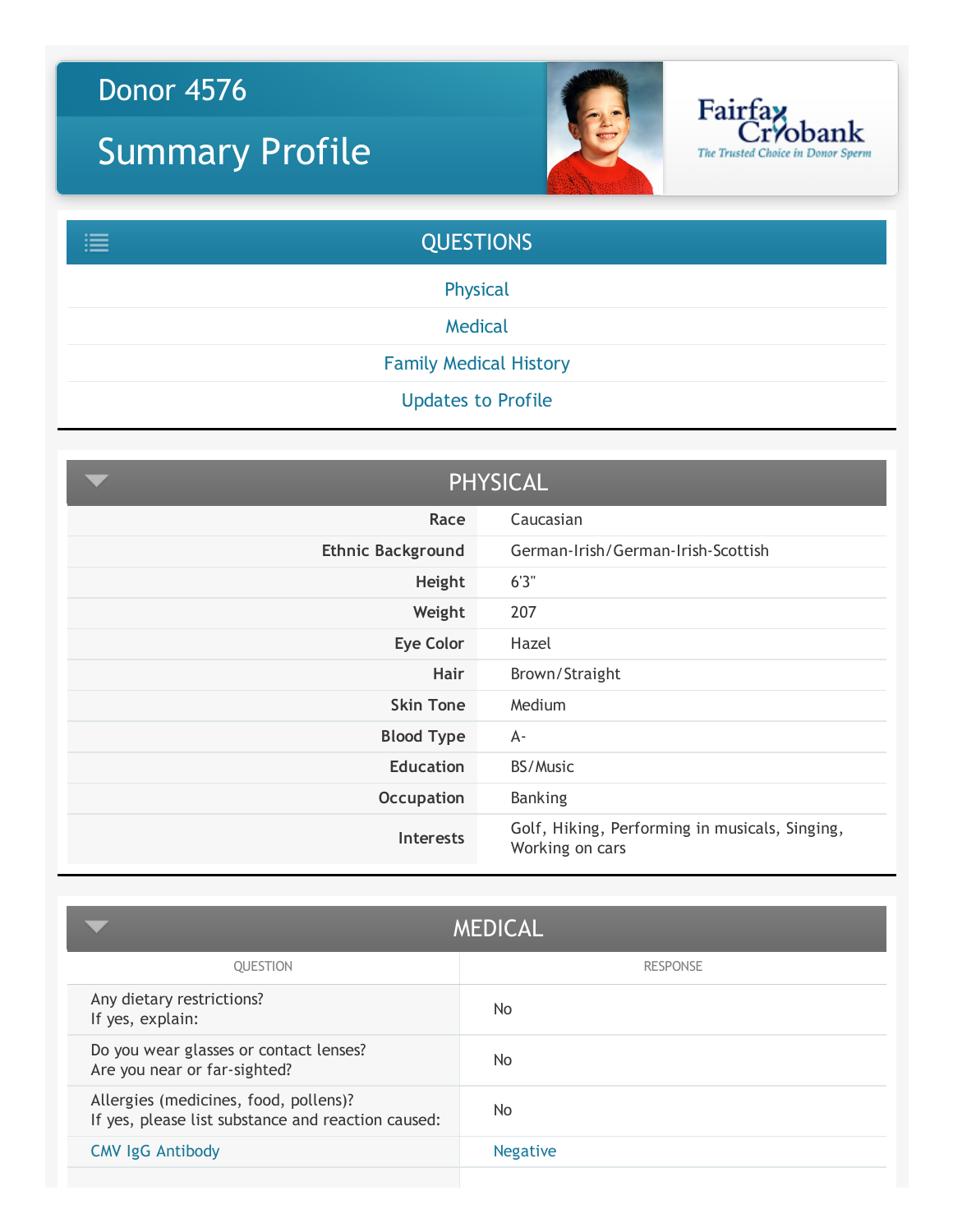Note any comments regarding above items:  $N/A$ 

<span id="page-1-0"></span>

| <b>FAMILY MEDICAL HISTORY</b> |                 |                             |
|-------------------------------|-----------------|-----------------------------|
| <b>YOUR MOTHER</b>            |                 |                             |
| QUESTION                      | <b>RESPONSE</b> | <b>COMMENT/AGE AFFECTED</b> |
| Current age or age at death   | 55              |                             |
| <b>Health Problem</b>         | Healthy         |                             |
| Living / Dead                 | Living          |                             |
| <b>YOUR FATHER</b>            |                 |                             |
| QUESTION                      | <b>RESPONSE</b> | COMMENT/AGE AFFECTED        |
| Current age or age at death   | 57              |                             |
| <b>Health Problem</b>         | Healthy         |                             |
| Living / Dead                 | Living          |                             |
| <b>BROTHERS</b>               |                 |                             |
| Your Brother 1                |                 |                             |
| QUESTION                      | <b>RESPONSE</b> | COMMENT/AGE AFFECTED        |
| Current age or age at death   | 24              |                             |
| <b>Health Problem</b>         | Healthy         |                             |
| Living / Dead                 | Living          |                             |
|                               | <b>SISTERS</b>  |                             |
| $\Box$<br>$-1-$               | Your Sister 1   |                             |
| QUESTION                      | <b>RESPONSE</b> | COMMENT/AGE AFFECTED        |
| Current age or age at death   | 31              |                             |
| <b>Health Problem</b>         | Healthy         |                             |
| Living / Dead                 | Living          |                             |
| YOUR MOTHER'S FATHER          |                 |                             |
| QUESTION                      | <b>RESPONSE</b> | COMMENT/AGE AFFECTED        |
| Current age or age at death   | 78              |                             |
| <b>Health Problem</b>         | Healthy         |                             |
| Living / Dead                 | Living          |                             |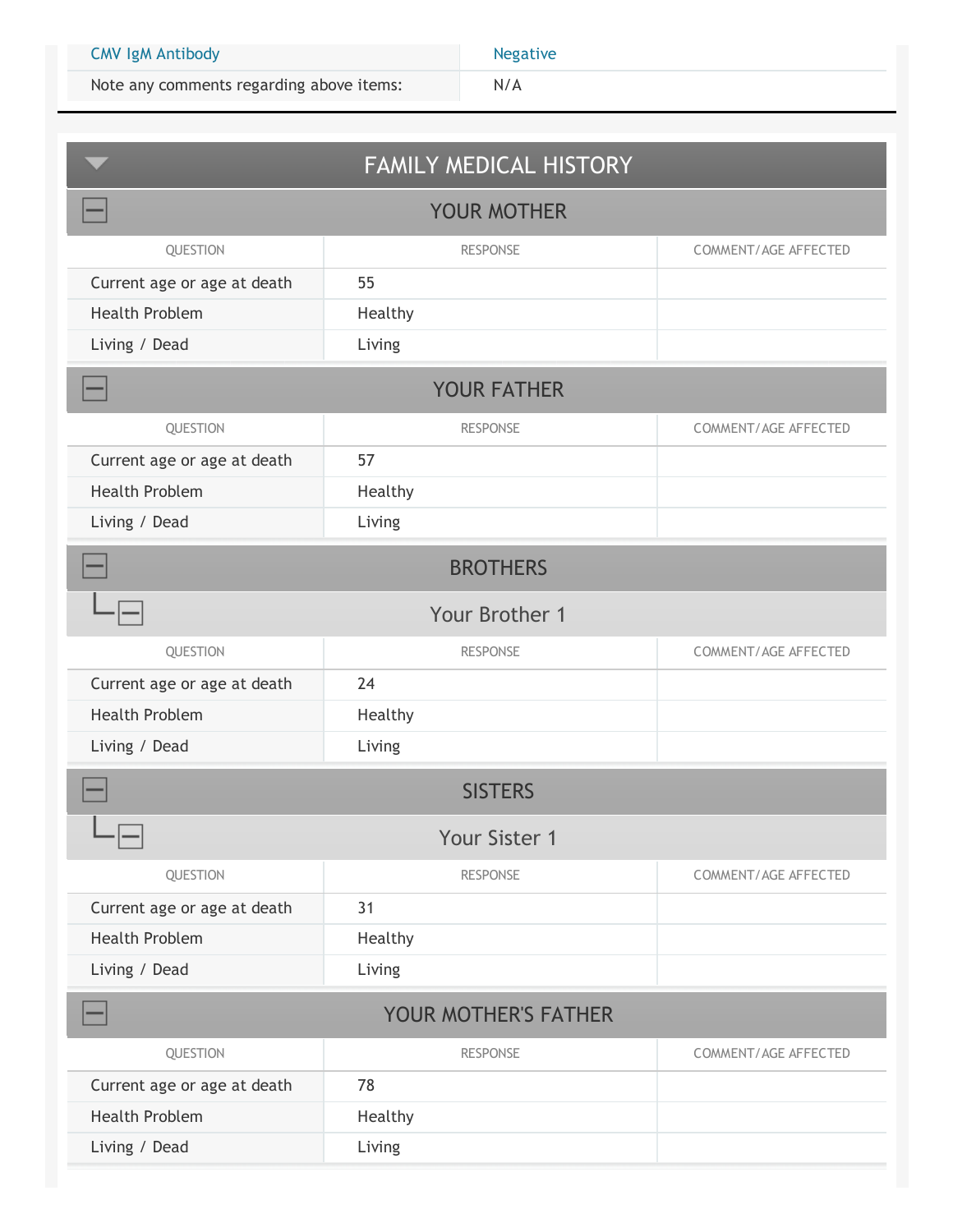| YOUR MOTHER'S MOTHER           |                               |                             |  |
|--------------------------------|-------------------------------|-----------------------------|--|
| QUESTION                       | <b>RESPONSE</b>               | COMMENT/AGE AFFECTED        |  |
| Current age or age at death    | 77                            |                             |  |
| <b>Health Problem</b>          | Healthy                       |                             |  |
| Living / Dead                  | Living                        |                             |  |
| <b>YOUR MOTHER'S SISTERS 1</b> |                               |                             |  |
| QUESTION                       | <b>RESPONSE</b>               | COMMENT/AGE AFFECTED        |  |
| Current age or age at death    | 51                            |                             |  |
| <b>Health Problem</b>          | Healthy                       |                             |  |
| Living / Dead                  | Living                        |                             |  |
|                                | YOUR MOTHER'S SISTERS 2       |                             |  |
| QUESTION                       | <b>RESPONSE</b>               | COMMENT/AGE AFFECTED        |  |
| Current age or age at death    | 49                            |                             |  |
| <b>Health Problem</b>          | Healthy                       |                             |  |
| Living / Dead                  | Living                        |                             |  |
|                                | YOUR MOTHER'S BROTHERS 1      |                             |  |
| QUESTION                       | <b>RESPONSE</b>               | <b>COMMENT/AGE AFFECTED</b> |  |
| Current age or age at death    | 53                            |                             |  |
| <b>Health Problem</b>          | Healthy                       |                             |  |
| Living / Dead                  | Living                        |                             |  |
|                                | <b>YOUR FATHER'S FATHER</b>   |                             |  |
| QUESTION                       | <b>RESPONSE</b>               | COMMENT/AGE AFFECTED        |  |
| Current age or age at death    | 79                            |                             |  |
| <b>Health Problem</b>          | Healthy                       |                             |  |
| Living / Dead                  | Living                        |                             |  |
| <b>YOUR FATHER'S MOTHER</b>    |                               |                             |  |
| QUESTION                       | <b>RESPONSE</b>               | COMMENT/AGE AFFECTED        |  |
| Current age or age at death    | 78                            |                             |  |
| <b>Health Problem</b>          | Heart failure, no treatment   | 78                          |  |
|                                | Cause of death: Heart failure | 78                          |  |
| Living / Dead                  | Dead                          |                             |  |
| YOUR FATHER'S SISTERS 1        |                               |                             |  |